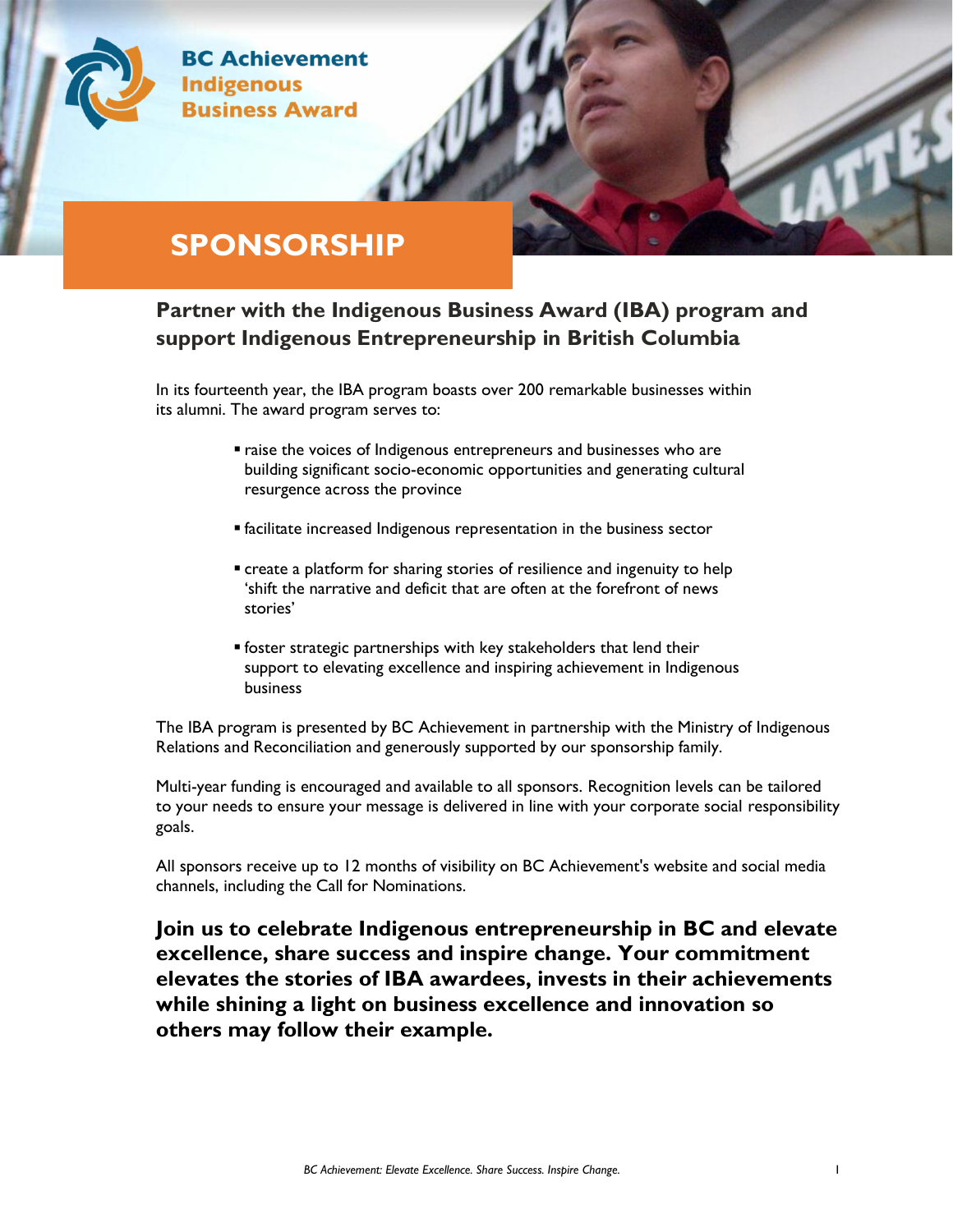# ENGAGEMENT OPPORTUNITIES

### **LEAD \$50,000 (one available)**

- Two tables of ten at gala dinner (twenty tickets to event)
- Lead bursary sponsor (\$2500 to each category recipient)
- **•** Pre-recorded or live congratulatory message at event
- Podium recognition
- Brand recognition, tiered, in event collateral, awardee film final slate, post-event survey & *ELEVATE* monthly newsletter plus annual report
- **EXECO F** Brand recognition, tiered, on award program webpage & direct link to sponsor's website
- Brand recognition, tiered, in print and social media during all campaigns: **#nominatenowbc** and **#shinethelightbc**
- Earned media through press release and e-blasts
- Rights to promote sponsorship in company materials
- **•** Two blog posts featuring sponsor's commitment to elevating excellence in Indigenous businesses shared on BC Achievement platforms

### **TITLE \$25,000 (now closed)**

- One table of ten at gala dinner (ten tickets to event)
- Digital campaign title sponsor: **#shinethelightbc**
- Podium recognition
- Brand recognition, tiered, in event collateral, awardee film final slate, post-event survey & *ELEVATE* monthly newsletter plus annual report
- **EXECO F** Brand recognition, tiered, on award program webpage & direct link to sponsor's website
- Brand recognition, tiered, in print and social media during all campaigns: **#nominatenowbc** and **#shinethelightbc**
- Earned media through press release and e-blasts
- Rights to promote sponsorship in company materials
- Blog post featuring sponsor's commitment to elevating excellence in Indigenous businesses shared on BC Achievement platforms

### **PROGRAM \$25,000 (one available)**

- One table of ten at gala dinner (ten tickets to event)
- IBA alumni program named sponsor
- Podium recognition
- Brand recognition, tiered, in event collateral, awardee film final slate, post-event survey & *ELEVATE* monthly newsletter plus annual report
- Brand recognition, tiered, on award program webpage & direct link to sponsor's website
- Brand recognition, tiered, in print and social media during all campaigns: **#nominatenowbc** and **#shinethelightbc**
- Earned media through press release and e-blasts
- Rights to promote sponsorship in company materials
- Blog post featuring sponsor's commitment to elevating excellence in Indigenous businesses shared on BC Achievement platforms